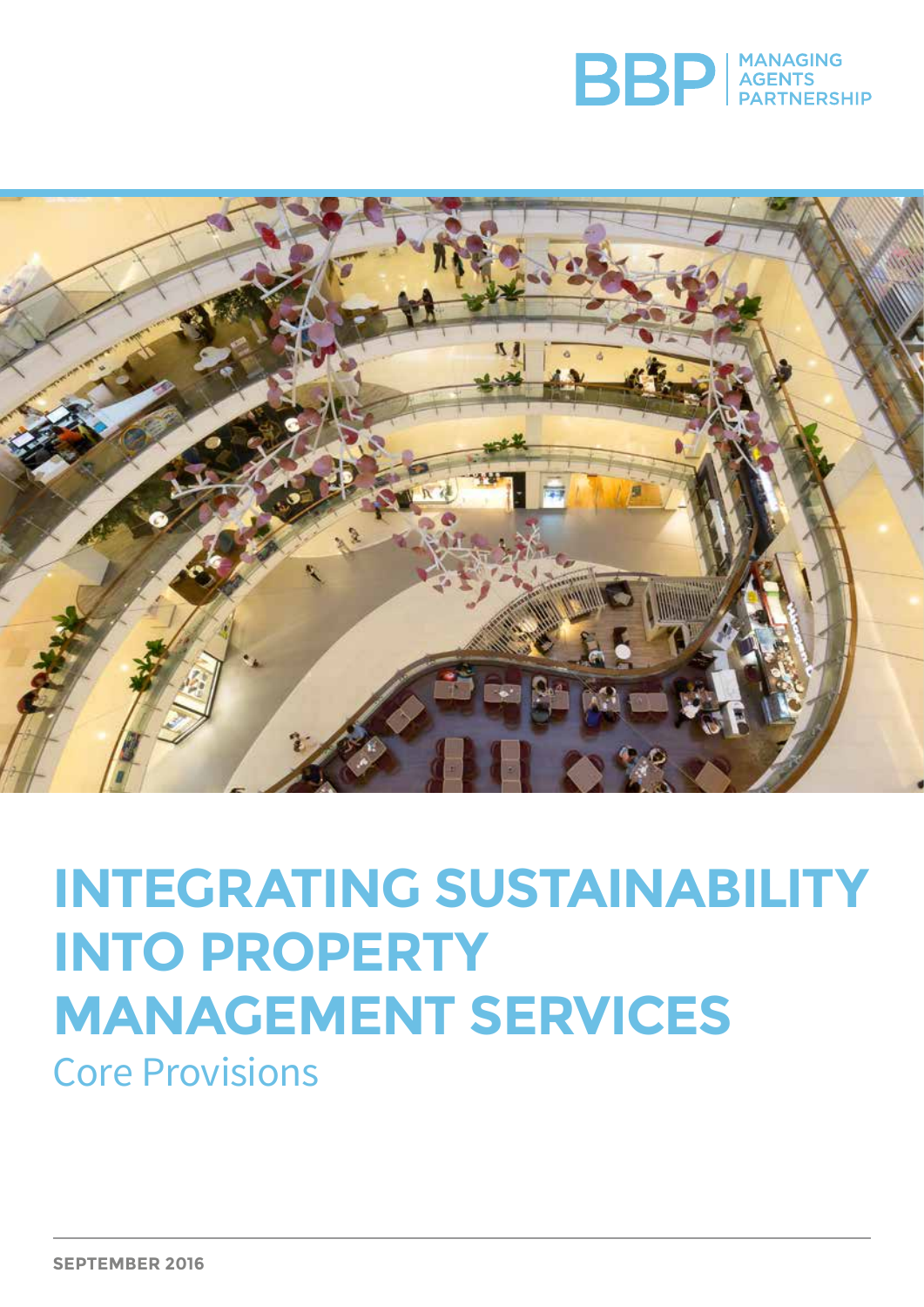# Introduction

Managing agents have a critical role to play in improving the sustainability performance of the buildings they manage. They are an intrinsic part of the day-to-day management of commercial property and often at the 'coal face' of addressing sustainability in the built environment.

### **MEMBERS OF THE MANAGING AGENTS PARTNERSHIP MANAGE**

# **+29,000 ASSETS IN THE UK, TOTALLING**



**AND IN 2015/16 CONTRIBUTED +200 HOURS TO THE PARTNERSHIP**



The BBP1 Managing Agents Partnership has been established by the UK's leading property managers with the aim of improving the sustainable management of commercial property and developing practical tools to support the wider industry. Together, the members of the Managing Agents Partnership have a unique opportunity to transform a significant proportion of the UK's existing building stock and to raise standards for the entire industry.

Many of the leading managing agents see sustainability as an integral aspect of good property management. Many property owners are also acknowledging the contribution that sustainability can make to their investment objectives and therefore driving property managers to pay greater attention to sustainability in the management of their portfolios.

To align with these market trends managing agents have been evolving their service offerings. To date, this has typically been in response to individual client demands which has led to a wide variation in how different managing agents incorporate sustainability. Such variation naturally impacts on the pricing of services and allocation of resources. Given the rate at which commercial property changes hands between both owners and their managing agents, it would be beneficial to the whole industry if managing agents' approaches to sustainability were more consistent.

As a result, the Managing Agents Partnership has set itself the challenge to provide greater clarity, transparency and standardisation around the sustainability services that managing agents should provide. In doing so, it is acknowledged that specific skills, knowledge and resources are required to effectively manage the risks and realise the opportunities around delivering sustainability. The benefits of this approach include:

- Reducing risk through proactive management.
- Greater responsiveness to existing and potential client demand.
- Developing 'added value' services for clients.
- Closer engagement with occupiers.

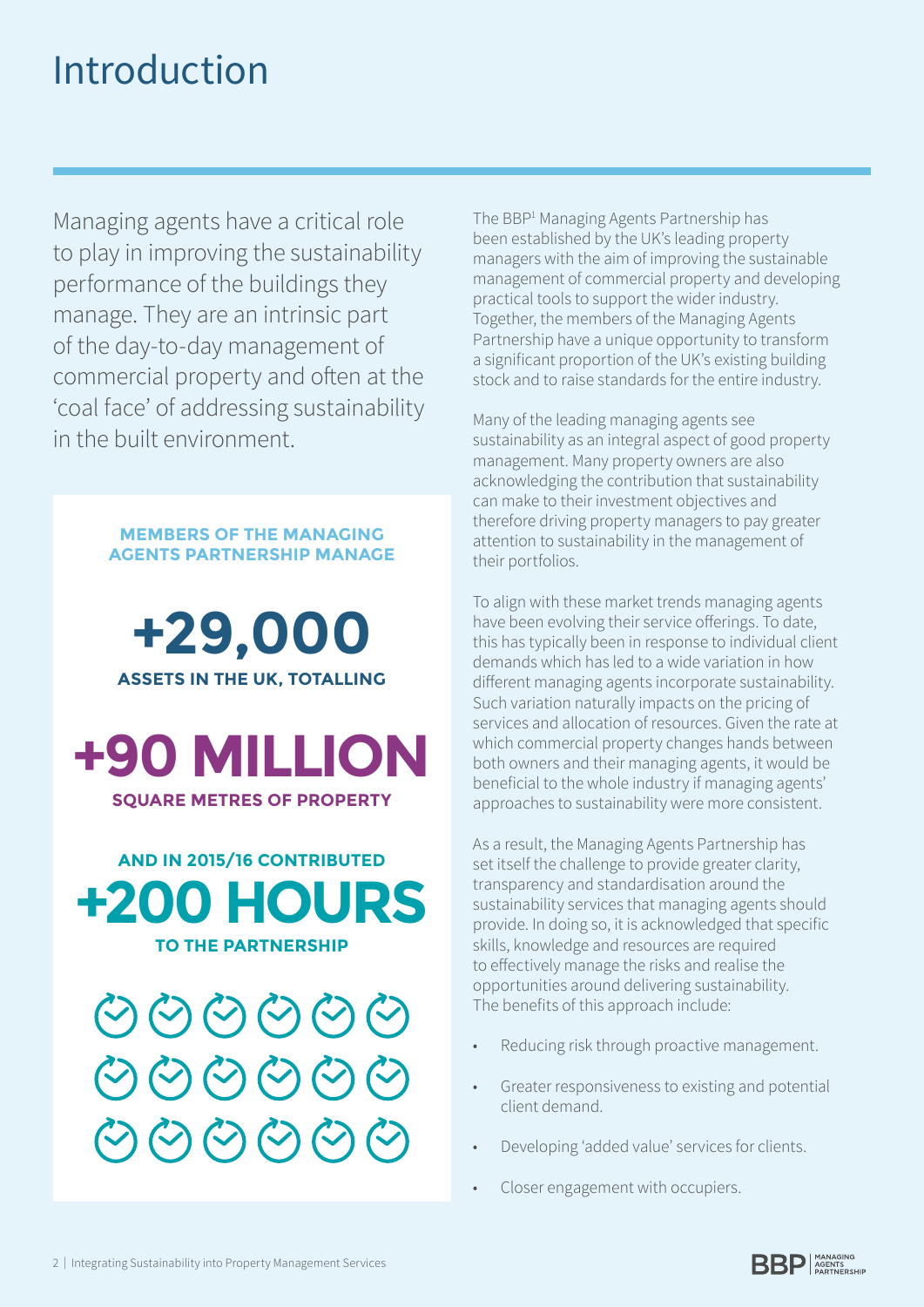# Programme of work

The Managing Agents Partnership has developed the following programme of work, taking a step-by-step approach to the transformation of the industry:

## **STEP 1 CORE PROVISIONS**

The first step is to define the core sustainability provisions that should be included as part of any property management service offer, and what this document sets out to achieve. They have been prepared to ensure applicability across the entire commercial property sector and all members of the Managing Agents Partnership will incorporate these provisions within their property management offer to clients.

It is hoped that these core provisions are adopted and used by the wider industry and that their development will help to create a 'level playing field' when offering sustainability services to clients.

## **STEP 2 BEST PRACTICE PROVISIONS**

The next step will be to develop best practice provisions to help inform the work of leading managing agents who wish to offer services that go beyond the core provisions outlined in this document.

These best practice provisions will, once again, be designed to provide greater clarity, specificity and consistency across the industry and provide an important starting point for discussions with clients who would like to see best practice implemented across their property portfolios.

### **STEP 3 MANAGING AGENTS SUSTAINABILITY TOOLKIT**

The Better Buildings Partnership previously developed a [Managing](http://www.betterbuildingspartnership.co.uk/managing-agents-sustainability-toolkit)  [Agents Sustainability](http://www.betterbuildingspartnership.co.uk/managing-agents-sustainability-toolkit)  [Toolkit](http://www.betterbuildingspartnership.co.uk/managing-agents-sustainability-toolkit) in 2010. As part of this work programme, the Toolkit will be updated to incorporate the core and best practice provisions, providing up to date guidance, links to other resources and case studies.

The updated Toolkit will provide a valuable resource for Managing Agents who are keen to incorporate sustainability within their property management services, but also for clients keen to procure property management services that are following best practice principles.

## **STEP 4 TRAINING**

Following the update of the Toolkit, the intention is to develop a training programme for property managers who will be responsible for implementing sustainability across their clients' property portfolios. This training will be based upon the Toolkit and will be available to managing agents across the industry.

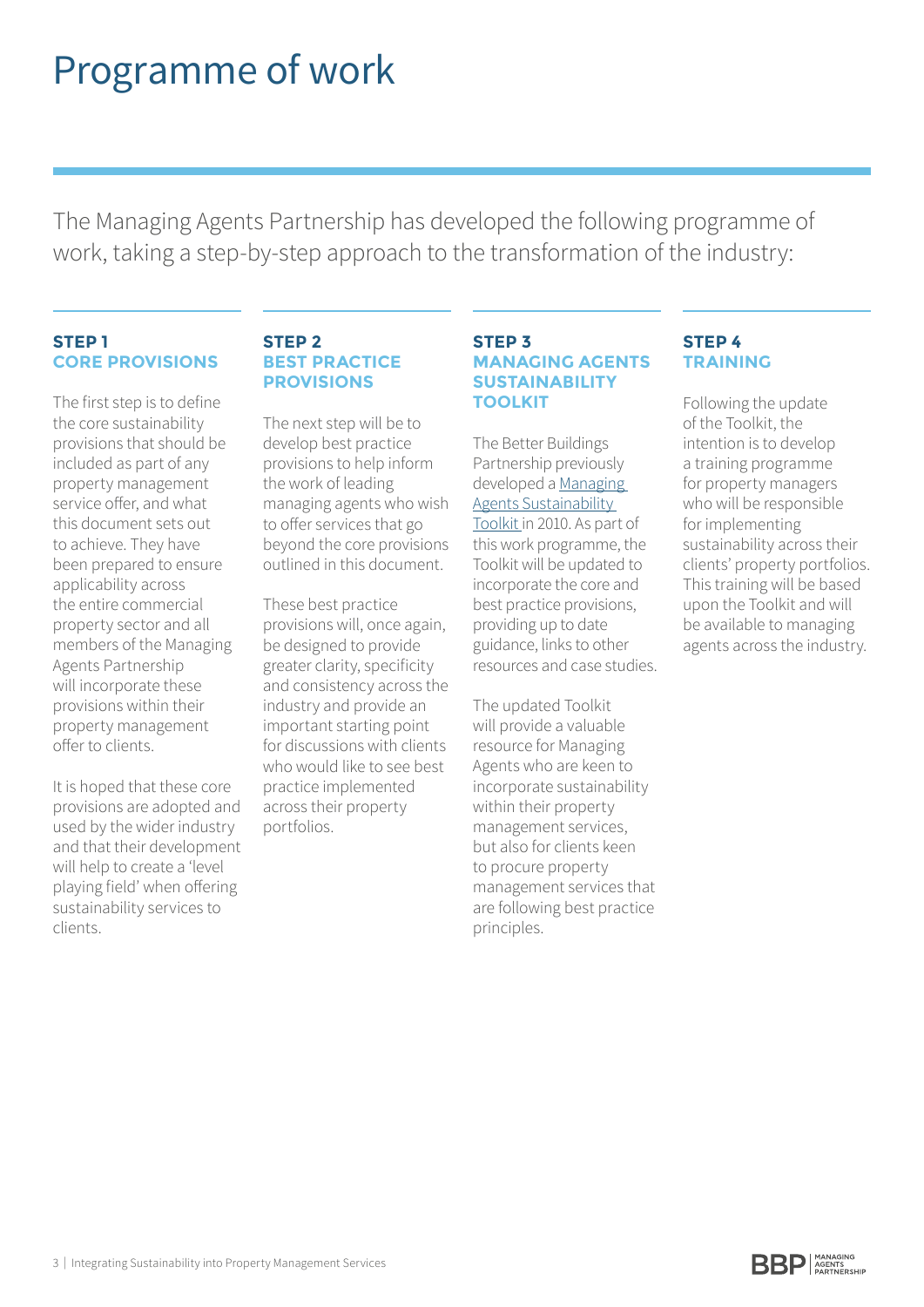# Core sustainability provisions for property management services

This section sets out the key activities which should be undertaken by managing agents as part of their standard property management offering to clients. It can be used as a starting point when drafting Property Management Agreements<sup>2</sup>. Practical guidance on the implementation of these activities is provided in the next section.

# **MANAGING COMPLIANCE**

Manage compliance of sustainability requirements at the managed property where relevant to the services provided by the managing agent.

# $Q$  UTILITIES

- Provide utilities consumption data procured by or on behalf of the client, in an agreed format and frequency.
- Procure an energy review and water review for the managed property, on behalf of the client, where reasonable and a positive business case can be expected.

# **WASTE**

- Provide waste collection data per waste stream for waste services procured by or on behalf of the client, in an agreed format and frequency.
- Procure a waste review for the managed property, on behalf of the client, where reasonable and a positive business case can be expected.
- Require waste contractors to provide relevant waste data when negotiating new waste management contracts.

# **PROCUREMENT**

Consider sustainability as part of the due diligence process when selecting services from any third party provider or contractor.

- Incorporate sustainability requirements within contracts for suppliers and contractors appointed by the managing agent on behalf of the client.
- Monitor contractual sustainability requirements of suppliers and contractors throughout the duration of their contracts.

# **C** SKILLS AND COMPETENCE

• Ensure that direct employees delivering services at the managed property have appropriate skills and are competent to deliver the core sustainability provisions.

# *<u>O</del>* OCCUPIER ENGAGEMENT</u>

• Communicate the sustainability performance of the managed property and the initiatives which are being undertaken to occupiers and building users through appropriate channels.

## **<sup>3</sup> MAINTENANCE, ALTERATIONS AND REPLACEMENT OF EQUIPMENT**

• Promote the inclusion of sustainability considerations when advising upon and/or undertaking maintenance, alterations or improvement works for the managed property.

# **A** HANDOVER

Take responsibility for providing and retrieving historic environmental documentation and data when properties are handed over (both incoming and outgoing managing agents).



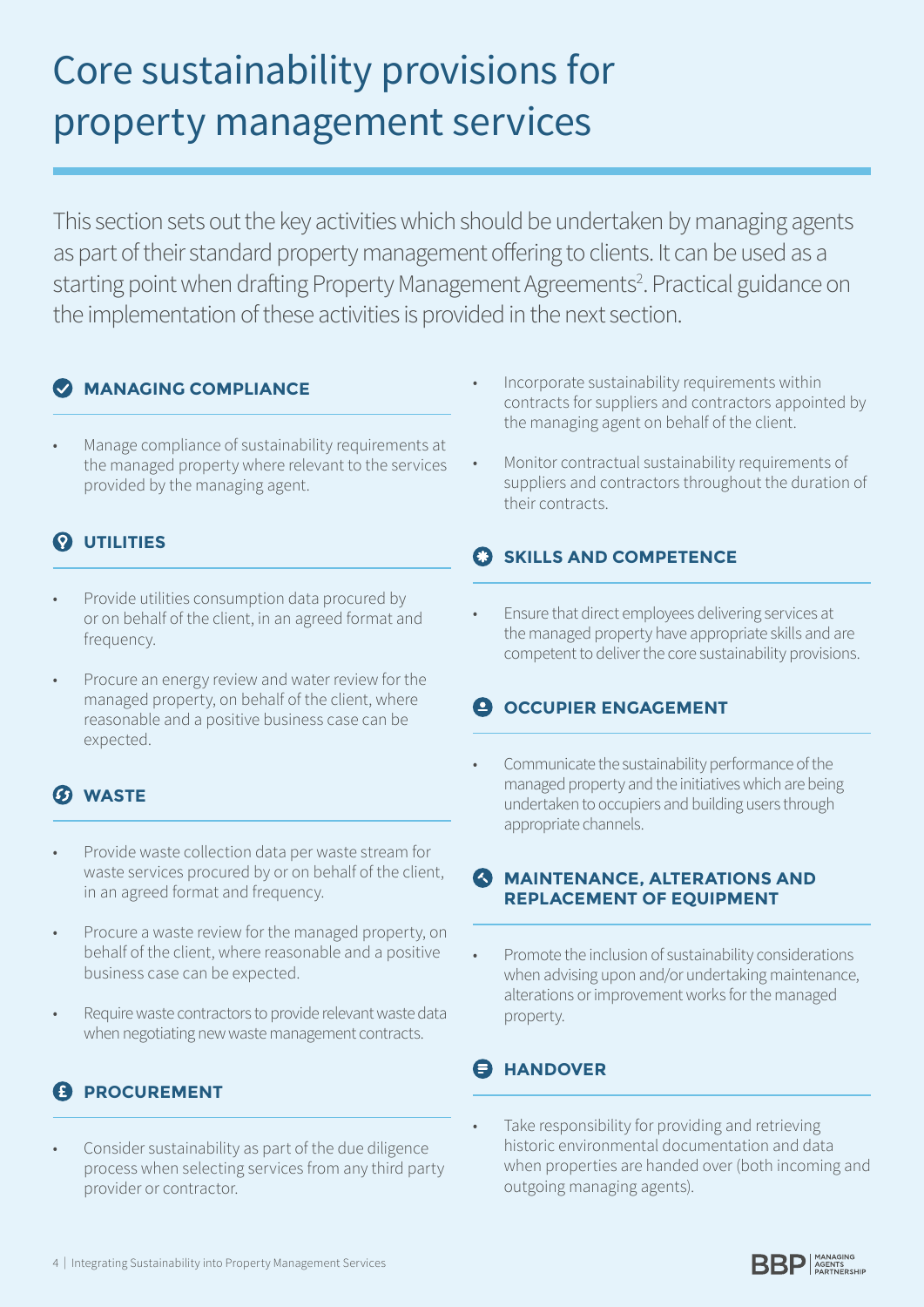# Guidance notes

This section builds upon the core sustainability provisions and provides practical guidance on why each provision should be of interest and benefit to managing agents and their clients, as well as how they may wish to approach delivery.

## **Defining sustainability**

The phrase 'sustainability' is typically used to cover a wide range of environmental, social and economic criteria. For the purposes of this document it is used to cover both the environmental performance of the managed property and the environmental and social considerations of the supply chain.

## **MANAGING COMPLIANCE**

Manage compliance of sustainability requirements at the managed property where relevant to the services provided by the managing agent.

# **WHY?**

Managing legal compliance is an essential element of all property management activities, including sustainability. Effective management helps reduce the risk of non-compliance, including the resultant fiscal and reputational impacts. It also increases preparedness for forthcoming legislation, enabling ease and costs of compliance.

Sustainability legislation is a fast moving area and managing agents need to keep up to date with legislative requirements and work with the client to establish the applicability of legislation to their activities, responsibilities for compliance, effective compliance regimes and reporting protocols.

# $\odot$  **HOW?**

At a practical level, it should be recognised that the responsibility for compliance can vary between the ownership level and the property level depending on the specific requirements of each individual regulation. As a result, the role that managing agents play in supporting compliance requirements can therefore vary client to client. It is therefore important for the managing agents and the client to clearly agree the scope of compliance for specific regulations and what is required of each party. As a starting point it is recommended that managing agents assume responsibility for requirements that need to be met at the property level and clients assume the responsibility for requirements at the ownership level. For example, in relation to the current requirements of the CRC Energy Efficiency Scheme (which comes to an end in 2018/19), the provision of energy consumption data for a property would be provided as part of the core management service, whilst the management of CRC compliance at the client corporate level would typically not.

Managing agents should keep up to speed with incoming sustainability legislation and inform the client appropriately. Compliance requirements for such new legislation should be discussed between the managing agent and their client and procedures for fulfilling the requirements agreed at an early stage.

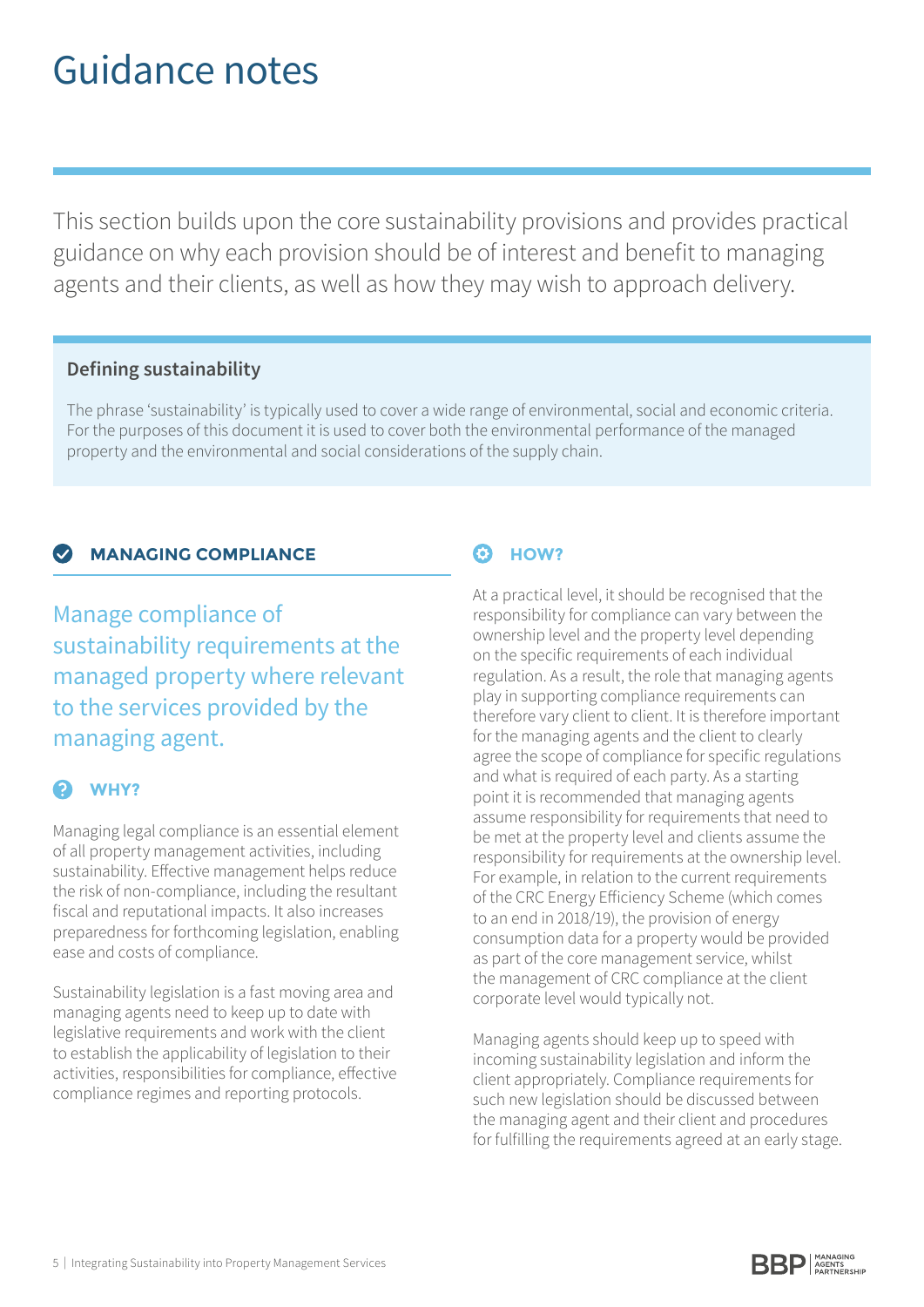### **UTILITIES**  $\boldsymbol{\Omega}$

# Provide utilities consumption data procured by or on behalf of the client, in an agreed format and frequency.

# **2** WHY?

Measurement is the first step of effective management. Managing agents play an important role in monitoring, collating and reporting the utilities consumption of their client's buildings. This data is used by their clients to inform and develop reduction strategies as well as for their own internal and external reporting requirements. Therefore, a managing agent that can effectively and efficiently gather and report data in an accurate and transparent way will be desired by clients.

#### 6 **HOW?**

The scope and frequency at which data is reported should be agreed between the client and managing agent as each client will have their own individual requirements. A list of suggested KPIs are provided within [Appendix 2](#page-14-0). When agreeing the scope of reporting it is recommended that the principle of materiality is considered. The law of diminishing returns applies to the process of collecting and reporting data. Neither client nor managing agent should want to spend a disproportionate amount of resource to collect and report data for utilities that have limited environmental impact or value. Therefore, it may be reasonable to report some asset/meter consumption less frequently than others depending on the resources required and how that information will be used.

As a minimum, data should be based on utility invoices, but could include metered data. It is suggested that any consumption above the following thresholds, per meter, are checked and reported on a quarterly basis, whilst the remainder may be checked less frequently (for example, annually for compliance purposes) on agreement with the client:

- Electricity: +60,000kWh per year.
- Gas: +73,200kWh per year (mirroring CRC threshold).
- Water: +3,000m<sup>3</sup> per year.

Using these thresholds enable resources to be directed to those properties where the efficiency gains are likely to have the most significant positive impact.

Procure an energy review and water review for the managed property, on behalf of the client, where reasonable and a positive business case can be expected.

# **WHY?**

Running a building efficiently helps to reduce service charge costs and support client and occupier sustainability objectives. Undertaking an energy or water review supports a managing agent in this process by providing a gauge on how efficiently a building is being run, and identifying new opportunities to further improve efficiencies - many of which are often replicable across property portfolios.

### **HOW?** ෬

Most buildings offer no-cost and low-cost opportunities to improve the energy and water efficiency. The review should establish baseline consumption and identify opportunities to improve the efficiency of the managed property with recommendations reported back to the client. Building managers and technical operators should be a managing agent's first port of call as they have first-hand knowledge of the property and a standard part of their role is to be able to understand and identify these opportunities. However, the value of a third party independent review should not be underestimated. To unlock further savings, or for more complex buildings systems, a more detailed technical review may be required which should be proposed to the client.

Managing agents should also be aware that under the Energy Efficiency Opportunities (ESOS) Scheme the client or occupier may be required to undertake an energy audit for the building every four years. In order to avoid duplication of effort and help to reduce costs it is recommended that, when undertaking an energy review on behalf of the client, timings of upcoming ESOS requirements are checked and the review meets the criteria to enable it to be used for compliance purposes. This can be ensured by requiring any energy review to meet [BS EN 16247-1:2012 Energy audits](http://shop.bsigroup.com/ProductDetail/?pid=000000000030290260). [PAS](http://shop.bsigroup.com/ProductDetail/?pid=000000000030290260)  [51215 Energy Efficiency Assessment: Competence of](http://shop.bsigroup.com/ProductDetail/?pid=000000000030290260)  [a Lead Energy Assessor - Specification](http://shop.bsigroup.com/ProductDetail/?pid=000000000030290260) may also be useful in selecting a competent assessor.

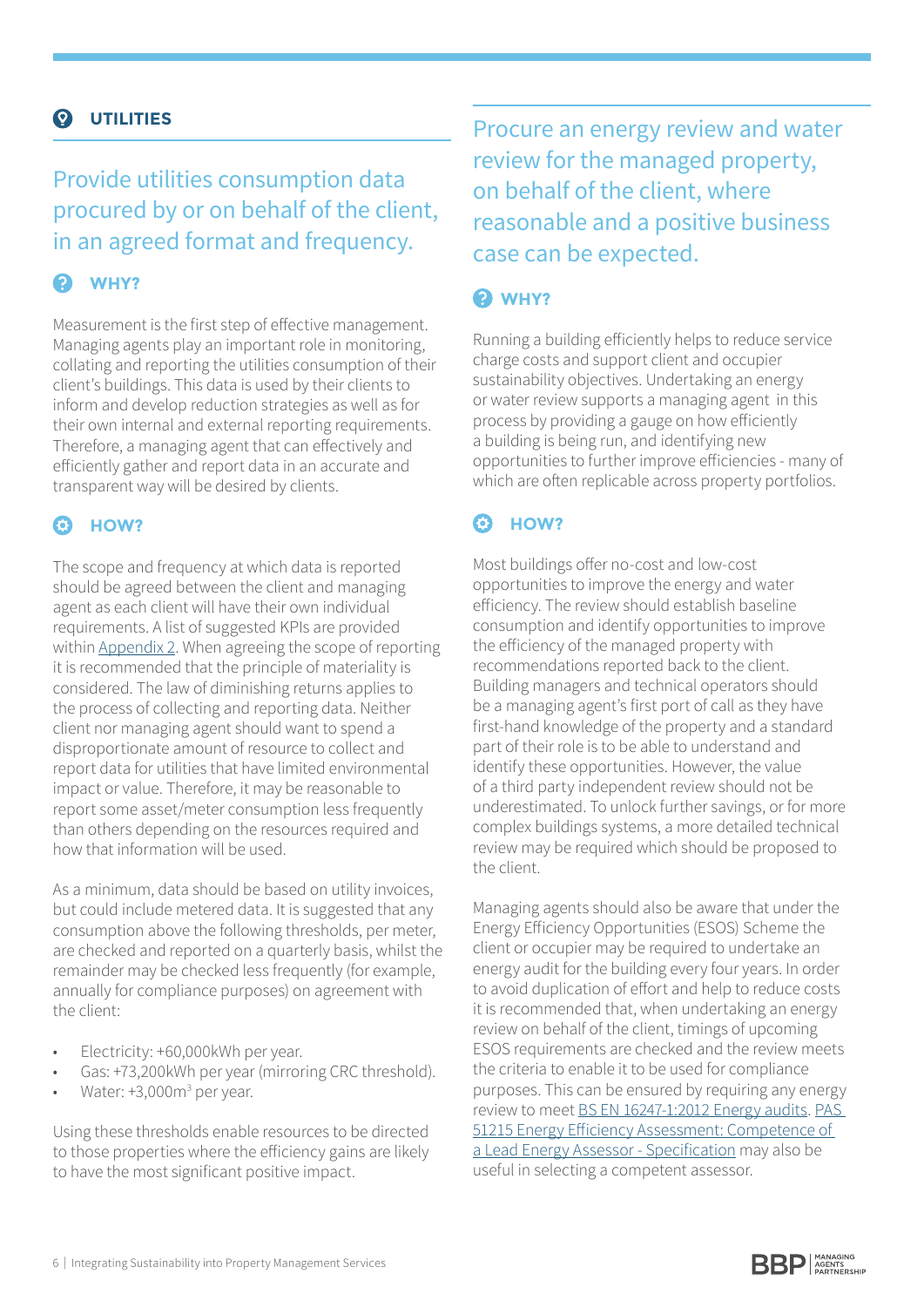# **WASTE**

Provide waste collection data per waste stream for waste services procured by or on behalf of the client, in an agreed format and frequency.

# **WHY?**

Measurement is the first step of effective management. Managing agents play an important role in monitoring, collating and reporting the waste data of their client's buildings. This data is used by their clients to inform and develop waste reduction strategies as well as for their own internal and external reporting requirements. Therefore, a managing agent that can effectively and efficiently gather and report data in an accurate and transparent way will be attractive to clients.

### ര **HOW?**

The most reliable way of producing accurate waste data is by capturing this as part of the on-site waste management regime. However, this has resource and space implications which means that for many properties it will not be achievable. As a result, managing agents are often reliant on waste contractors to provide waste data which is then reported to the client. Therefore, as a minimum, data should be based on waste transfer/consignment notes. A list of suggested KPIs are provided within [Appendix 2](#page-14-0).

It is common practice for waste contractors to provide estimated waste data based on the number of collections and disposal routes rather than site specific data. For this reason, managing agents should treat these figures with a degree of caution and when reporting should be transparent as to the quality of the waste data.

To ascertain the quality of waste data a managing agent should first seek to understand whether the data reflects the actual waste generated at the managed property or if a level of estimation or assumption has been used by the waste contractor. Data should only be considered accurate if it reflects the actual waste generated at the managed property. Actual waste data can be obtained from compactors or skips taken from a property to a weighbridge prior to disposal. If waste

is collected from wheeled bins and emptied as part of a collection round, data is likely to be estimated unless the vehicles are fitted with scales on the lift.

Where a level of estimation or assumption has been used it is helpful to pose the following questions to further determine the quality and accuracy of the data:

- 1. Have assumptions been used in relation to collection practices? Waste contractors may use proxies based on size of containers, number of contracted removals etc. to provide waste volume data.
- 2. Have assumptions been used to convert volume figures to weight? Waste contractors may use estimates to convert volume data into weight. Such conversions introduce an additional layer of assumption and therefore inaccuracy.
- 3. Have assumptions been used to generate individual waste stream composition data? Waste contractors may use waste stream composition assumptions based on industry averages for skips and end treatment facilities rather than figures relating to the individual property or the specific end treatment facility being used.

Procure a waste review for the managed property, on behalf of the client, where reasonable and a positive business case can be expected.

# **WHY?**

Managing agents have a significant opportunity to improve waste management practices and reduce costs for occupiers. The landfill tax rate for active waste is currently £84.40 per tonne (as at 1st April 2016) and rising each year in line with inflation. This now makes landfill the costliest disposal route for waste, yet a disproportion amount of the waste still goes to landfill. Therefore, assessing performance and identifying opportunities to help occupiers maximise the recycling / recovery of their waste will help them to reduce these costs or even generate an income stream from certain waste types.

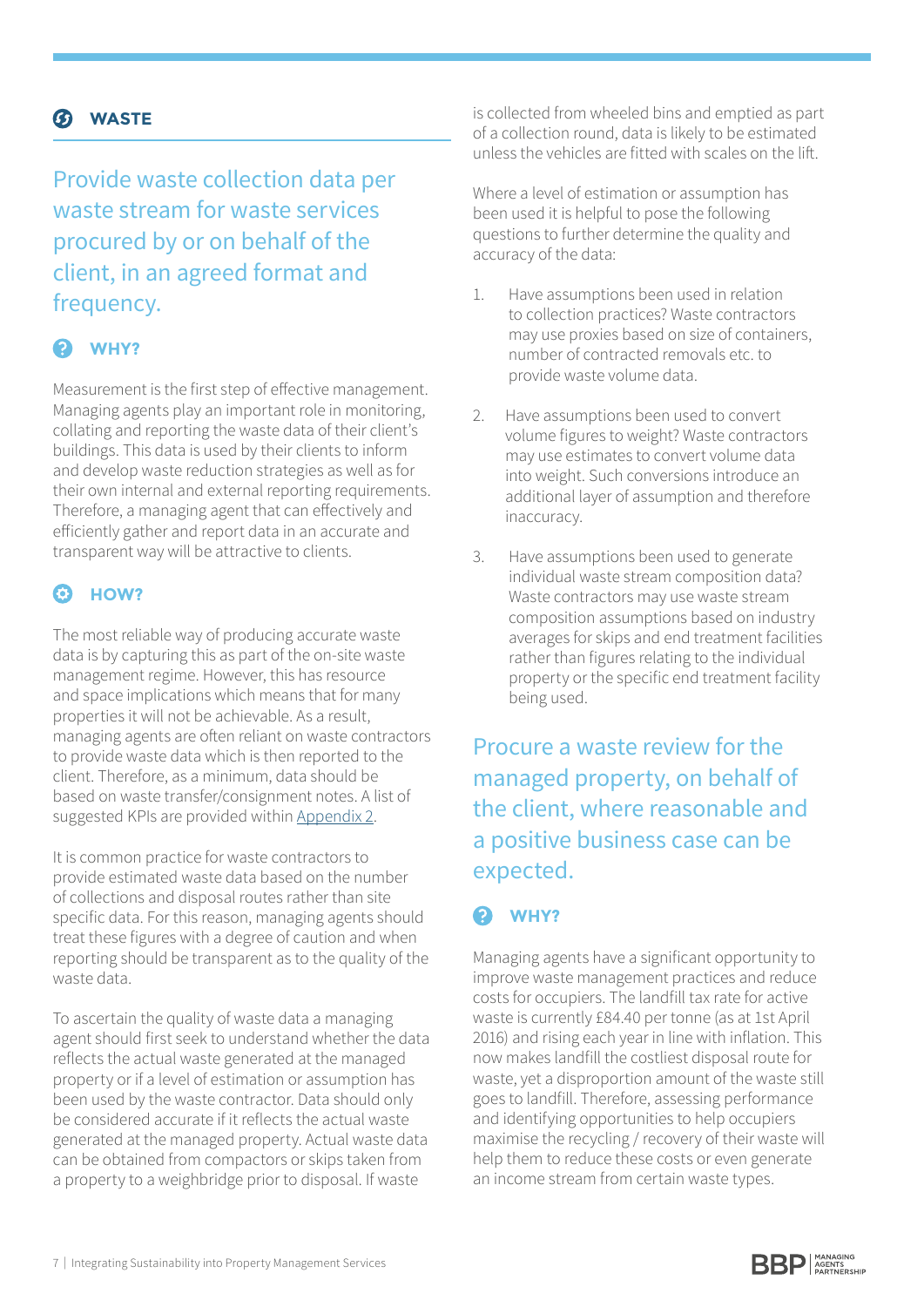# **HOW?**

Most buildings offer no-cost and low-cost opportunities to improve on-site waste management. The review should identify waste collection practices, baseline waste data and identify measures, using the principles of the Waste Hierarchy, for improved waste management practices with recommendations reported back to the client.

On a practical level, engaging with the waste broker for the property is a good starting point. They will have a working knowledge of the property, relationships with the waste carriers and details regarding the composition of the waste. They should also be in a position to advise on what opportunities exist that are technically and economically feasible. If a waste broker does not exist managing agents can attempt to discuss directly with the waste carriers or seek specialised advice from a third party.

WRAP provides practical guidance targeted at specific sectors and waste streams at http://www.wrap.org.uk

# Require waste contractors to provide relevant waste data when negotiating new waste management contracts.

### $\bullet$ **WHY?**

There is often little that can be done to change the level and granularity of waste data that is provided by a waste contractor mid-contract. However, during the tendering and re-tendering of waste management contracts managing agents have the opportunity to ensure the selected waste contractor has the processes in place to meet the desired data requirements.

# $\odot$  **HOW?**

When tendering or retendering a contract, the managing agents should engage with the client and try to understand what data is required for their own reporting purposes and in what format. These requirements can then be specified to the waste contractor. The ultimate aim should be to ensure the most environmentally practicable disposal method through the application of the Waste Hierarchy, and structuring of incentives that do not result in perverse behaviour e.g. financial incentives based on number of collections/lifts.

# **PROCUREMENT**

Consider sustainability as part of the due diligence process when selecting services from any third party provider or contractor.

### $\bullet$ **WHY?**

It is common practice for managing agents to procure services and products from third party suppliers and contractors relating to the everyday management of the property. These services can have a significant impact on the sustainability performance of a property, which in turn can directly affect a managing agents ability to deliver against client targets and KPIs. It is therefore important for managing agents to manage this risk. For example, specifying the type of cleaning products which a cleaning service may use.

In addition, managing agents have the opportunity to have a much greater influence beyond the activities occurring directly at the property by encouraging their suppliers to implement sustainability best practice within their own everyday business operations.

Furthermore, this topic has seen, and will continue to see, substantial legislative changes and additions, such as when the Modern Slavery Act 2015 came into force which requires full transparency up and down the supply chain. Not only will a managing agent have their own reporting requirements but will also need to assist their clients in meeting their requirements.

### **HOW?** ෬

Sustainable procurement is the process of acquiring goods and services while considering environmental and socio-economic factors in the decision making process. It usually involves looking at what the product is made of, where it has come from and who has made it. The ultimate goal is to minimise the environmental and social impacts of purchases. Practical examples of this could include:

• From an environmental perspective, requiring the supplier or contractor being certified to ISO14001 or have an informal environmental management system in place that effectively addresses the management of the key risks associated with their business activities.

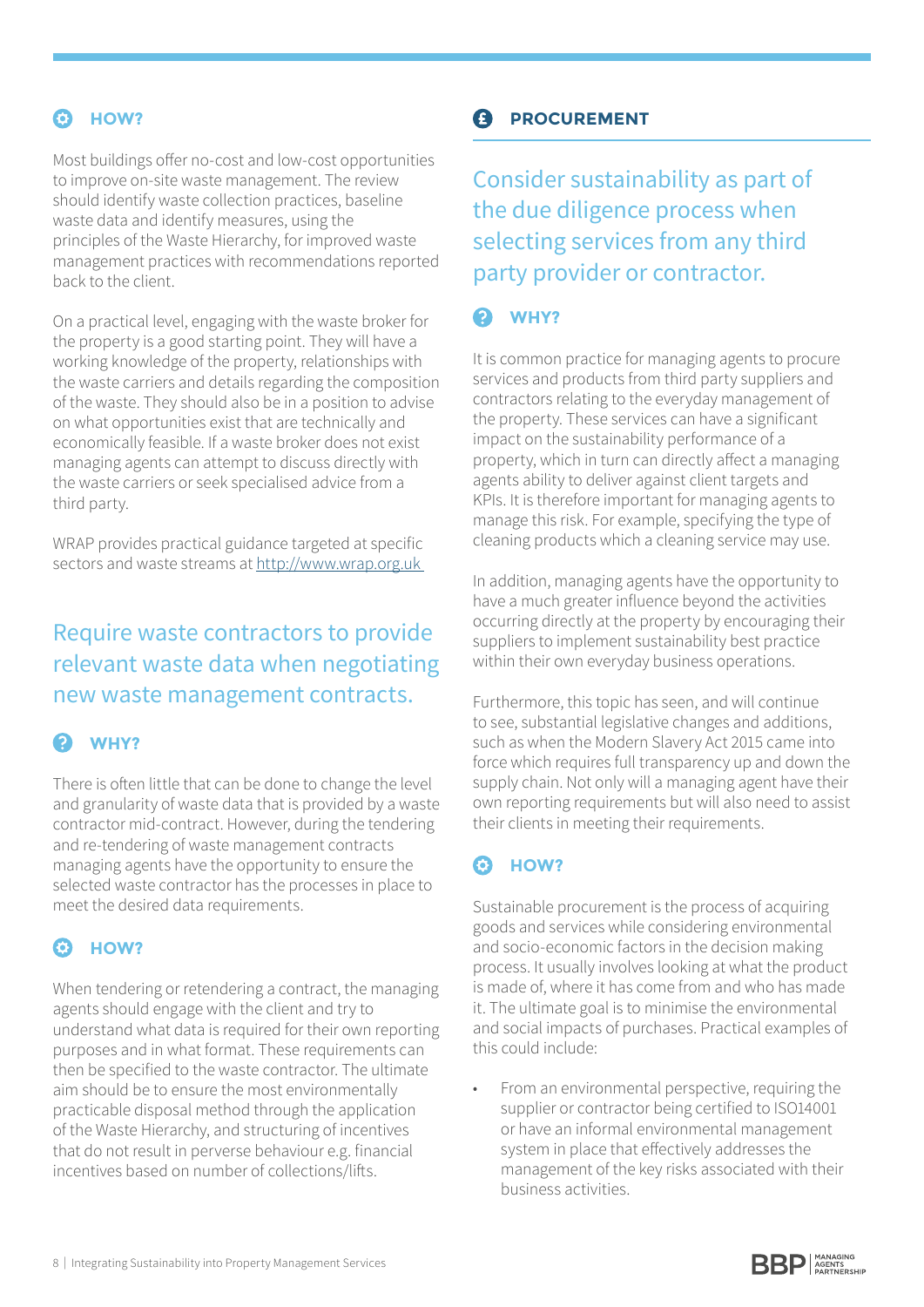- From a social perspective, requiring the supplier or contractor to pay all staff the national living wage.
- Preferring locally sourced products and suppliers.

It is recommended that managing agents refer to [BS8903 Principles and Framework for Procuring](http://shop.bsigroup.com/en/ProductDetail/?pid=000000000030203003&rdt=wmt)  [Sustainably](http://shop.bsigroup.com/en/ProductDetail/?pid=000000000030203003&rdt=wmt) which provides a framework for implementing sustainable procurement processes across the supply chain.

Incorporate sustainability requirements within contracts for suppliers and contractors appointed by the managing agent on behalf of the client

# **WHY?**

During the tendering of service contracts managing agents have the opportunity to require specific standards and / or levels of performance from their suppliers and contractors. In addition, ensure contactors are able to demonstrate they possess the skills and competencies required to deliver services and mitigate against any inherent risks. By incorporating sustainability requirements at this stage will ensure both parties are aware of their responsibilities and risks are reduced for the managing agent and client.

### a **HOW?**

During contract negotiations the managing agent may want to incorporate within the contract requirements that cover:

- Compliance: Identifying regulatory requirements and managing risks appropriately.
- Standards: Meeting voluntary or industry standards.
- KPIs: Setting performance indicators and targets.
- Monitoring: reporting performance against KPIs throughout the term of the contract.

# Monitor contractual sustainability requirements of suppliers and contractors throughout the duration of their contracts.

# **WHY?**

It is important to ensure that any sustainability requirements written into supplier contracts are met and compliance and performance are monitored on a regular basis. This is important to minimise risk exposure and ensure that the supplier has the correct management processes in place.

### **HOW?** ෬

Managing agents should have a review process in place which:

- Regularly monitors performance against contractual KPIs.
- Identifies immediate non-compliance.
- Establishes the corrective action required.
- Identifies where training is needed.

# **SKILLS AND COMPETENCE**

Ensure that direct employees delivering services at the managed property have appropriate skills and are competent to deliver the core sustainability provisions.

### $\mathbf{\Omega}$ **WHY?**

The ability for a managing agent to deliver services effectively and in-line with client expectations is directly related to the skills of their on-site employees and the level of training they receive. Failure to therefore ensure employees have the required level of skills and training could result in a managing agent being unable to fulfill the client's requirements.

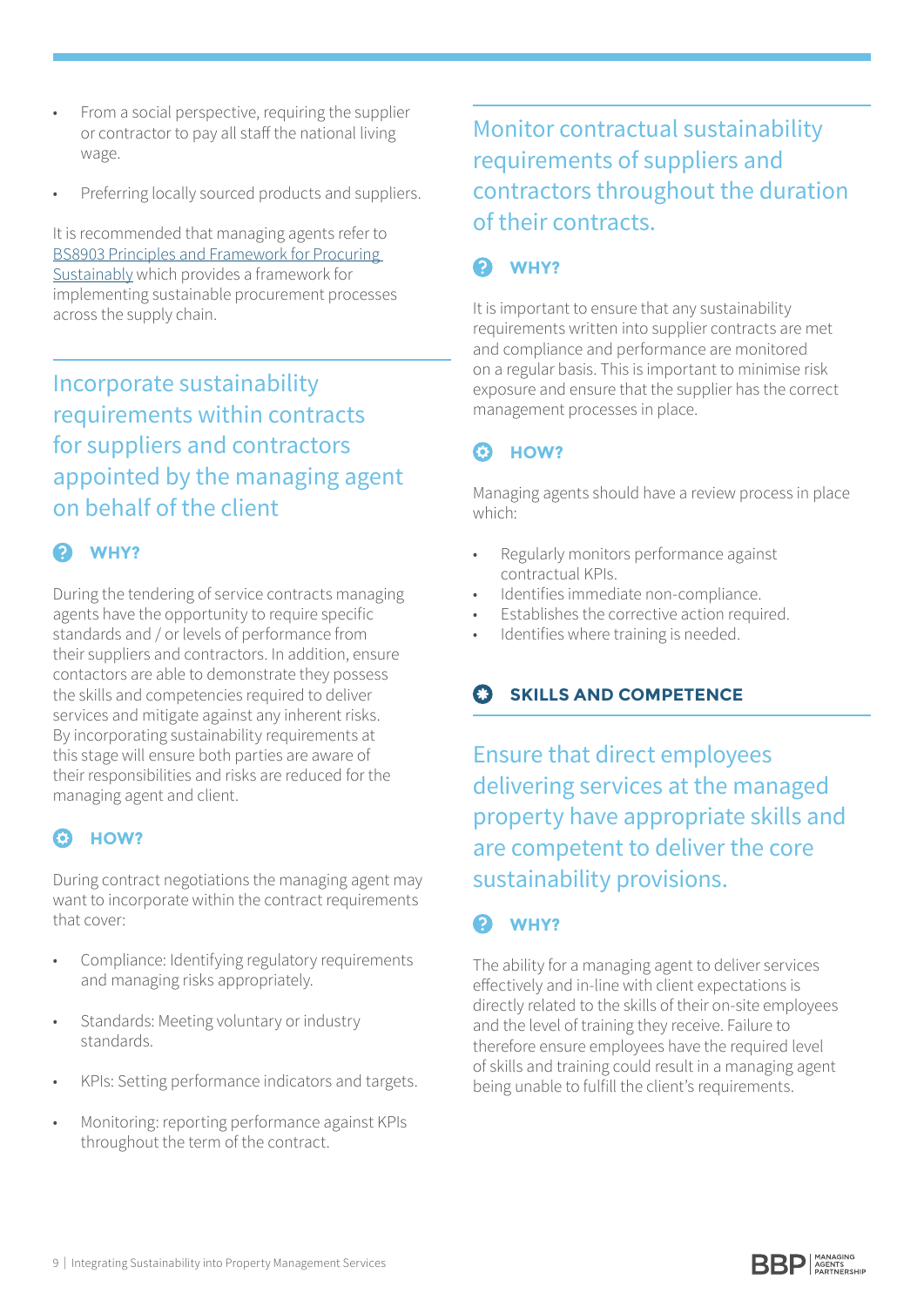# **HOW?**

The training of on-site staff can be carried out in-house (informal or externally accredited). Third party training providers or training programmes run by industry bodies such as BSRIA, CIBSE, IEMA and UKGBC may also be an attractive option. Training should be reviewed periodically due to staff changes and as new training needs emerge. The training of contractors should be picked up as part of any procurement exercise.

### **OCCUPIER ENGAGEMENT**  $\bullet$

Communicate the sustainability performance of the managed property and the initiatives which are being undertaken to occupiers and building users through appropriate channels.

#### ℯ **WHY?**

Managing agents have a key role to play in ensuring that occupiers and buildings users understand the actions and initiatives that are being implemented by the managing agent to improve the sustainability performance of the managed property. Encouraging engagement and participation can contribute to improving the performance of the property and satisfy occupier demand for the more sustainable management of properties they own or lease.

## $Q$  **HOW?**

Communicating with building occupiers on sustainability matters should ideally utilise existing communication channels. The nature and extent of occupier engagement will vary depending upon the property type, leasing arrangements and management control. Examples range from including 'sustainability' as a standing agenda item on quarterly occupier meetings; to undertaking proactive messaging and events in shopping centres.

## **MAINTENANCE, ALTERATIONS AND REPLACEMENT OF EQUIPMENT**

Promote the inclusion of sustainability considerations when advising upon and/or undertaking maintenance, alterations or improvement works for the managed property.

### **WHY?**

Any changes to maintenance arrangements, alterations, replacements and improvement works can significantly impact the environmental performance of a property and its risk exposure. Managing agents that can identify potential risks and opportunities when occupiers submit requests will, therefore, be of great value to clients.

### 0 **HOW?**

Managing agents should encourage the inclusion of sustainability within the Planned & Preventative Maintenance (PPM) programmes (where lease provisions allow). This should cover areas such as energy efficiency, water efficiency, and whole life costing considerations. The three main areas that can significantly influence the performance of a property are heating, cooling and lighting. Examples of specific measures might include improving control systems and phasing out of inefficient equipment and replacement with energy efficient equipment. Materials sourcing is also critical, particularly during alterations, improvements or fit-outs. Managing agents should encourage the use of the waste hierarchy including the retention, re-use and recycling of materials and responsible sourcing of any new equipment or materials using independent accreditations wherever possible.

One particular area managing agents should be aware of is the risk relating to Minimum Energy Efficiency Standards which could have a bearing on certain alterations and works. Managing agents involved in such works should notify the client and occupier if they believe any works are being undertaken could

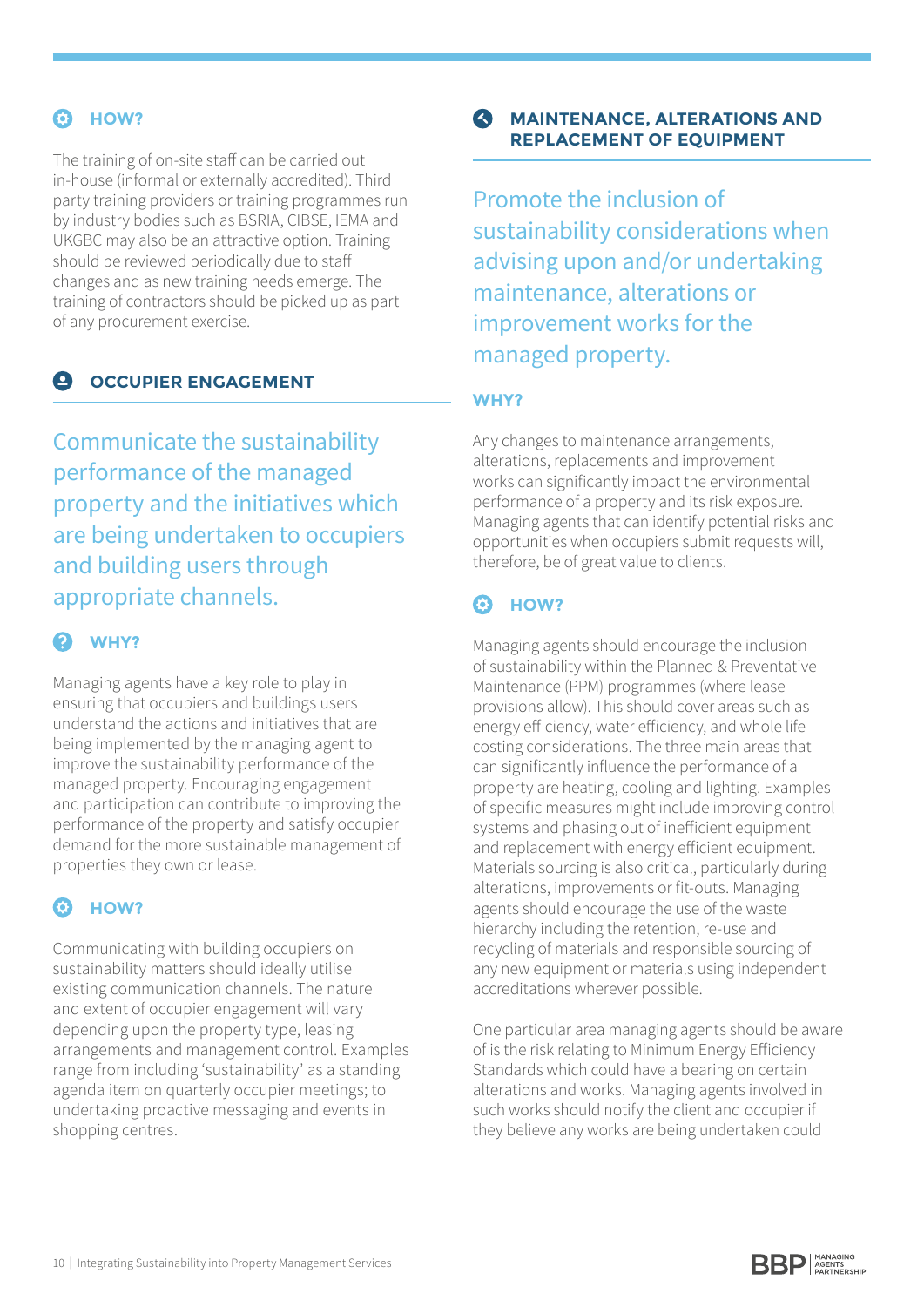potentially have an adverse impact the EPC rating of the building. Managing agents should be aware that requirements differ between England & Wales (Energy Efficiency (Private Rented Property) Regulations 2015) and Scotland (Assessment of Energy Performance Of Non-Domestic Buildings Regulations 2015).

Additionally, there may be provisions within the lease to ensure that an occupier cannot carry out their own EPC assessment as well as undertake works which adversely impact the EPC rating. A managing agent should be aware whether such restrictions are in place.

# **HANDOVER**

Take responsibility for providing and retrieving historic environmental documentation and data when properties are handed over (both incoming and outgoing managing agents).

# **WHY?**

The seamless transition of a property from one managing agent to another is beneficial to both client and managing agent. Including the timely provision of environmental documentation during the handover process can help ensure a swift and smooth transition, and avoid unnecessary time spent from client or incoming managing agent trying to retrieve historic information. Providing such information can also help the incoming owner and/or managing agent to establish a baseline to which future performance can be measured against.

### **HOW?** 6

To help ensure a smooth handover of environmental information managing agents should store within a central register (typically two years' worth unless specific statutory time lines apply) and request details regarding the following areas:

- a. Information and/or documentation related to environmental regulatory compliance.
- b. Existing environmental building ratings and certification together with any recommendation reports.
- c. Details of any utility metering and waste management arrangements, previous audits and performance data (for the purpose of assessing performance trends rather than corporate reporting) which has been procured for the buildings as part of the Service Charge.
- d. Historic records of any improvement measures and works in order to improve the environmental performance of the property.
- e. Other relevant supporting information which impacts on environmental performance.

A handover information checklist is provided in [Appendix 1](#page-11-0) to support managing agents in this process.

# **Contracts and costs**

Individual contracts (and fees) will continue to remain the subject of negotiation between the property owners and their agents. It is hoped that the core provisions, together with the best practice standards will enable agents to offer consistent and transparent service offers, and property owners to specify more clearly the standards that they expect of their agents. It is also hoped that by defining core sustainability service and best practice, managing agents will be better positioned to deliver sustainability services and that an informed discussion can take place concerning the resources (and therefore the fees) required to deliver these services.

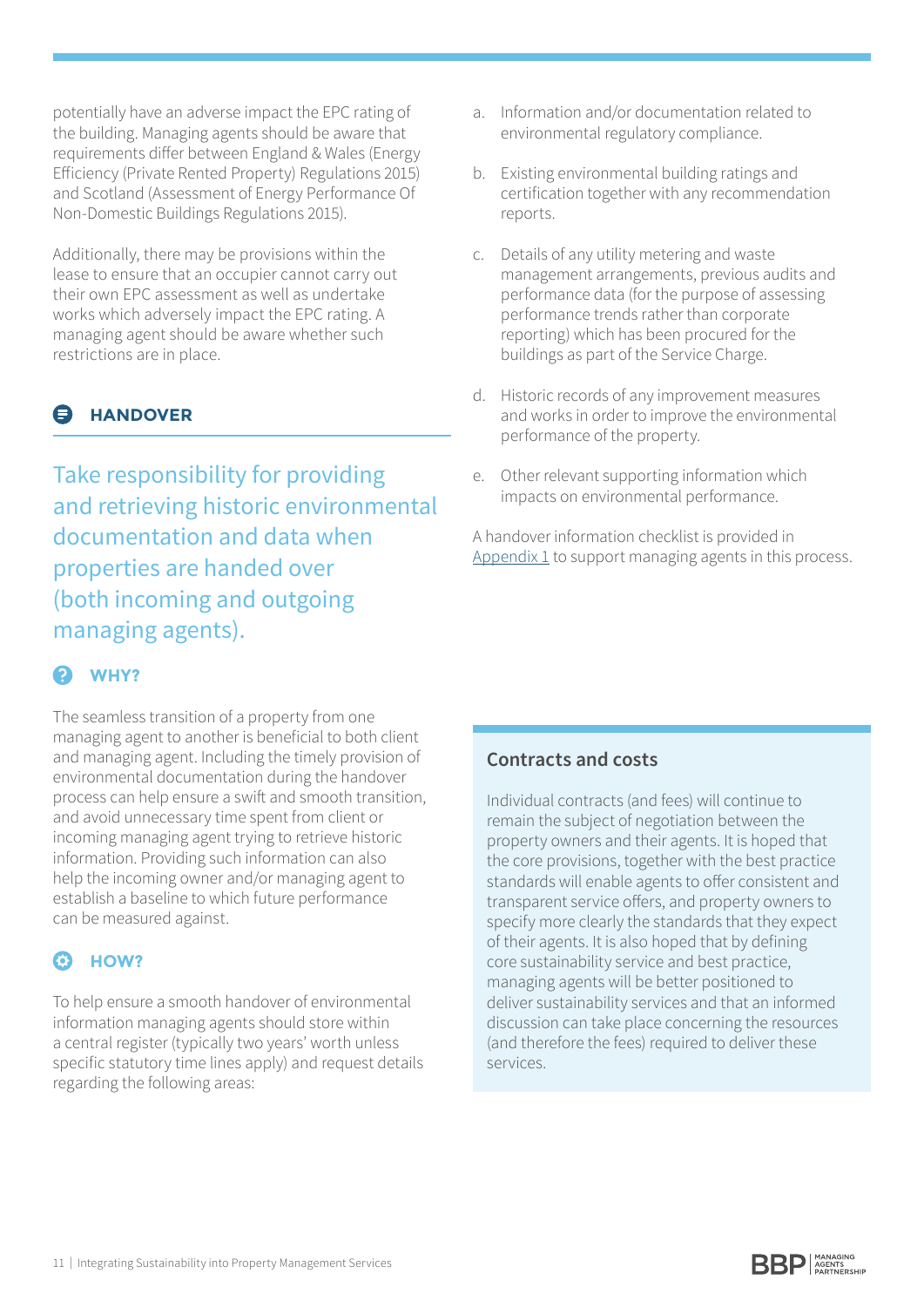# <span id="page-11-0"></span>Appendix 1: Handover information checklist

| <b>ITEM</b>                                                                            | <b>COMMENTS</b>                                                                                                                                                                                                                                                                                                                                                                                                                                                         |
|----------------------------------------------------------------------------------------|-------------------------------------------------------------------------------------------------------------------------------------------------------------------------------------------------------------------------------------------------------------------------------------------------------------------------------------------------------------------------------------------------------------------------------------------------------------------------|
| <b>Regulatory compliance</b>                                                           |                                                                                                                                                                                                                                                                                                                                                                                                                                                                         |
| Confirmation of participation in the<br><b>CRC Energy Efficiency Scheme</b>            | Evidence packs will most likely be held by the client. Managing<br>agents should know if the property is a significant undertaking in<br>its own right.                                                                                                                                                                                                                                                                                                                 |
| <b>ESOS Audits</b>                                                                     | Need to be carried out every four years. Any schedules of actions<br>carried out against recommendations should be made available<br>with reports.                                                                                                                                                                                                                                                                                                                      |
| <b>Energy Performance Certificates</b>                                                 | Should be part of sales pack, however, can also be found<br>at https://www.ndepcregister.com (England & Wales) and<br>https://www.scottishepcregister.org.uk (Scotland). The client may<br>also have copies of the Recommendations Report and .nct file.<br>Scottish EPC's certified pre-2013 are not held in central system so<br>will need to be made available. In addition, Action Plans should<br>be requested for Scottish properties and/or units over 1,000m2). |
| <b>Display Energy Certificates</b>                                                     | If legally required should be displayed publically within the building,<br>however, can be found at https://www.ndepcregister.com.                                                                                                                                                                                                                                                                                                                                      |
| Air conditioning inspections                                                           | Need to be carried out every five years. Copies can be found<br>at https://www.ndepcregister.com for England & Wales. For<br>properties in Scotland there is no central register and reports<br>should be held by the client.                                                                                                                                                                                                                                           |
| <b>Refrigerants records</b>                                                            | Usually held by the managing agent or in site files.                                                                                                                                                                                                                                                                                                                                                                                                                    |
|                                                                                        | Heat Network Regulation Notifications Need to be carried out every four years. There is currently no<br>central data base so it is important these are included within the<br>sales pack.                                                                                                                                                                                                                                                                               |
| Water risk assessments & drainage<br>plans                                             | Usually held by the managing agent or in site files.                                                                                                                                                                                                                                                                                                                                                                                                                    |
| Waste transfer and consignment notes                                                   | Usually held by the managing agent or in site files.                                                                                                                                                                                                                                                                                                                                                                                                                    |
| Other licences (e.g. invasive species<br>action plan, asbestos, discharge<br>consents) | Usually held by the managing agent or in site files.                                                                                                                                                                                                                                                                                                                                                                                                                    |

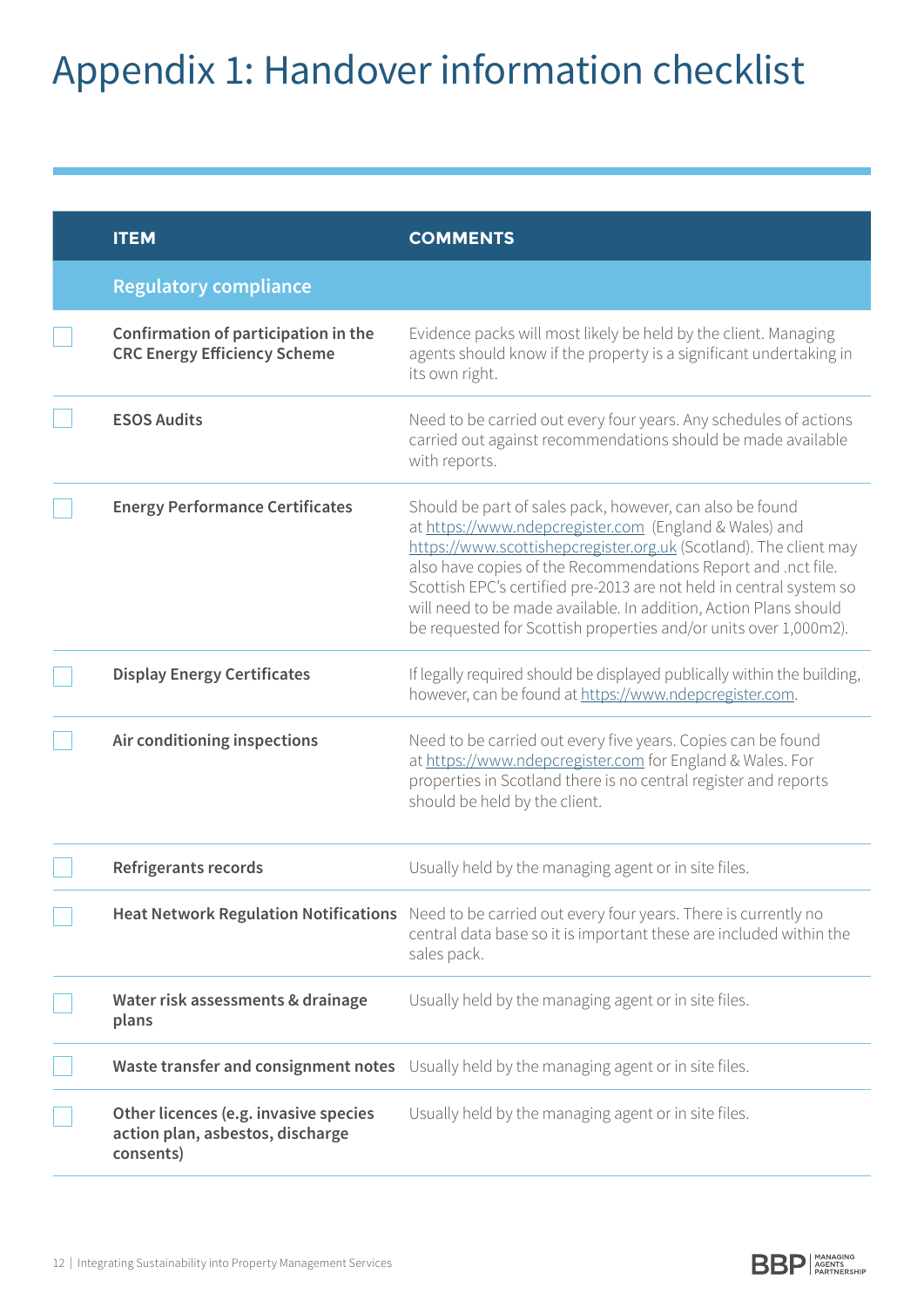|  |  | <b>Voluntary certification</b> |
|--|--|--------------------------------|
|  |  |                                |

| Environmental certificates e.g.<br>BREEAM, LEED, PassiveHaus, Ska,<br><b>WELL Building Standard etc.</b> | Numerous certification tools and initiatives now exist to allow<br>property companies to report the environmental performance<br>of their buildings and operations. A short summary of common<br>industry initiatives can be found here.                                                                                                                                                                                                         |
|----------------------------------------------------------------------------------------------------------|--------------------------------------------------------------------------------------------------------------------------------------------------------------------------------------------------------------------------------------------------------------------------------------------------------------------------------------------------------------------------------------------------------------------------------------------------|
| <b>Environmental Management System</b><br>(EMS) e.g. ISO14001                                            | Firstly, it should be confirmed whether a building is certified<br>at a single building level or part of the outgoing managing<br>agent's portfolio wide EMS. It should then be confirmed how the<br>EMS delivery was funded. All documentation should be made<br>available where the EMS has been funded via the service charge.<br>Documention may be harder to retrieve / separate out when part<br>of a managing agent's portfolio wide EMS. |
| <b>Utilities</b>                                                                                         |                                                                                                                                                                                                                                                                                                                                                                                                                                                  |
| Metering plan                                                                                            | This should provide meter locations, MPAN and MPRN numbers,<br>details of what they serve and any photos of meters to aid their<br>location and reference.                                                                                                                                                                                                                                                                                       |
| Previous audits procured for the<br>buildings as part of the Service Charge                              | Usually held by the managing agent or in site files. Any schedules<br>of actions carried out against recommendations should also be<br>made available with reports.                                                                                                                                                                                                                                                                              |
| Utility performance data                                                                                 | This should be in the format of previous utility invoices, ideally<br>going back two years; Half Hourly or AMR data, ideally going back<br>two years; and / or manual meter readings, ideally going back two<br>years.                                                                                                                                                                                                                           |
| Previous occupier recharging<br>arrangements calculations                                                | Usually held by the managing agent or in site files.                                                                                                                                                                                                                                                                                                                                                                                             |
| Copies of existing supply contracts                                                                      | Usually held by the managing agent.                                                                                                                                                                                                                                                                                                                                                                                                              |
| <b>Site Drainage Plan</b>                                                                                | Usually held by the managing agent or in site files.                                                                                                                                                                                                                                                                                                                                                                                             |
| <b>Waste management arrangements</b>                                                                     |                                                                                                                                                                                                                                                                                                                                                                                                                                                  |
| Waste management plan                                                                                    | This should include details of current waste management<br>arrangements including on-site recycling provisions.                                                                                                                                                                                                                                                                                                                                  |
| Previous audits procured for the<br>buildings as part of the Service Charge                              | Usually held by the managing agent or in site files. Any schedules<br>of actions carried out against recommendations should also be<br>made available with reports.                                                                                                                                                                                                                                                                              |
| <b>Waste collection data</b>                                                                             | This should ideally include 2 years' worth of data split by waste<br>stream as it leaves site, and final destination after processing (MRF<br>splits).                                                                                                                                                                                                                                                                                           |

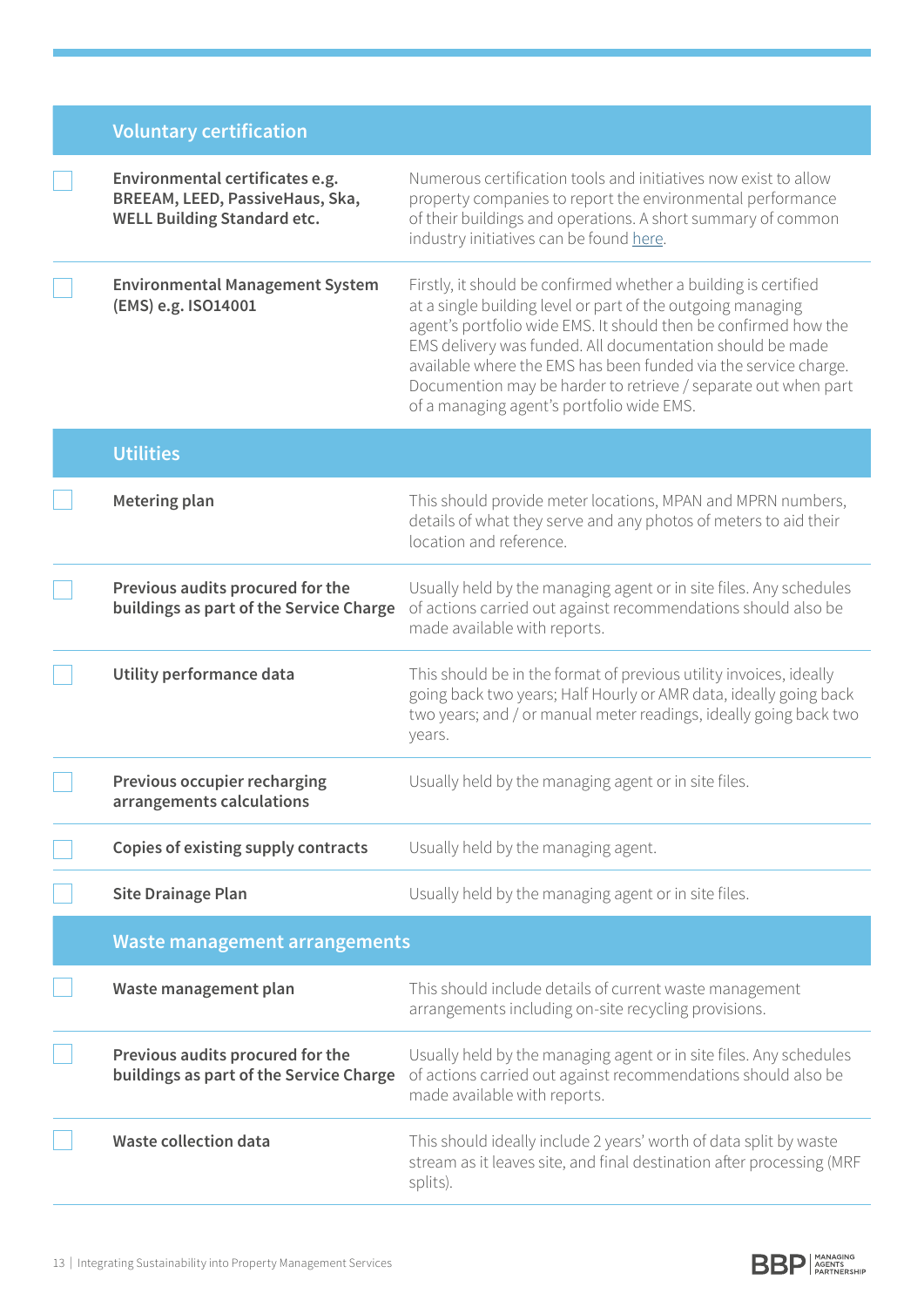| <b>Duty of Care documentation</b>                 | This should include items such as Waste Transfer Notes, Waste<br>Consignment Notes, Waste Carrier Licenses, Hazardous Waste<br>Producer Registrations.                                                                                                                                                                                                      |
|---------------------------------------------------|-------------------------------------------------------------------------------------------------------------------------------------------------------------------------------------------------------------------------------------------------------------------------------------------------------------------------------------------------------------|
| <b>Risk assessments</b>                           | Specifically relating to hazardous waste handling and storage.                                                                                                                                                                                                                                                                                              |
| Sub contracted waste activity                     | Activities outside of the main waste management contract<br>that require Duty of Care to be fulfilled (e.g. hazardous waste,<br>landscaping, site maintenance, interceptor clearance).                                                                                                                                                                      |
| <b>Building management</b>                        |                                                                                                                                                                                                                                                                                                                                                             |
| <b>PPM Schedules</b>                              | Records of previous improvement works.                                                                                                                                                                                                                                                                                                                      |
| <b>Asset registers</b>                            | Usually held in site files.                                                                                                                                                                                                                                                                                                                                 |
| <b>BMS</b> login details                          | Usually held in site files.                                                                                                                                                                                                                                                                                                                                 |
| <b>Occupier Handbook</b>                          | Usually held by the managing agent.                                                                                                                                                                                                                                                                                                                         |
| <b>Building Logbook</b>                           | Usually held in site files.                                                                                                                                                                                                                                                                                                                                 |
| <b>Biodiversity Action Plan /</b><br>arrangements | Usually held by the managing agent.                                                                                                                                                                                                                                                                                                                         |
| Occupier engagement programmes                    | This should include confirmation of any occupier groups/forums<br>that are in place, how they operate, key contact details and<br>previous meeting documentation.                                                                                                                                                                                           |
| Local community involvement                       | This should include details of any existing relationships with local<br>community groups and relevant contact details. Such instances<br>are typically more relevant to shopping centre management.                                                                                                                                                         |
| <b>Flood Risk Assessment</b>                      | Usually held by the managing agent, however, may also be held by<br>the client as part of due diligence on purchase. It is helpful to not only<br>retrieve the assessment but also details of any preventative works<br>which have been carried out. Flood risks maps are available via the<br>Environment Agency at http://maps.environment-agency.gov.uk. |

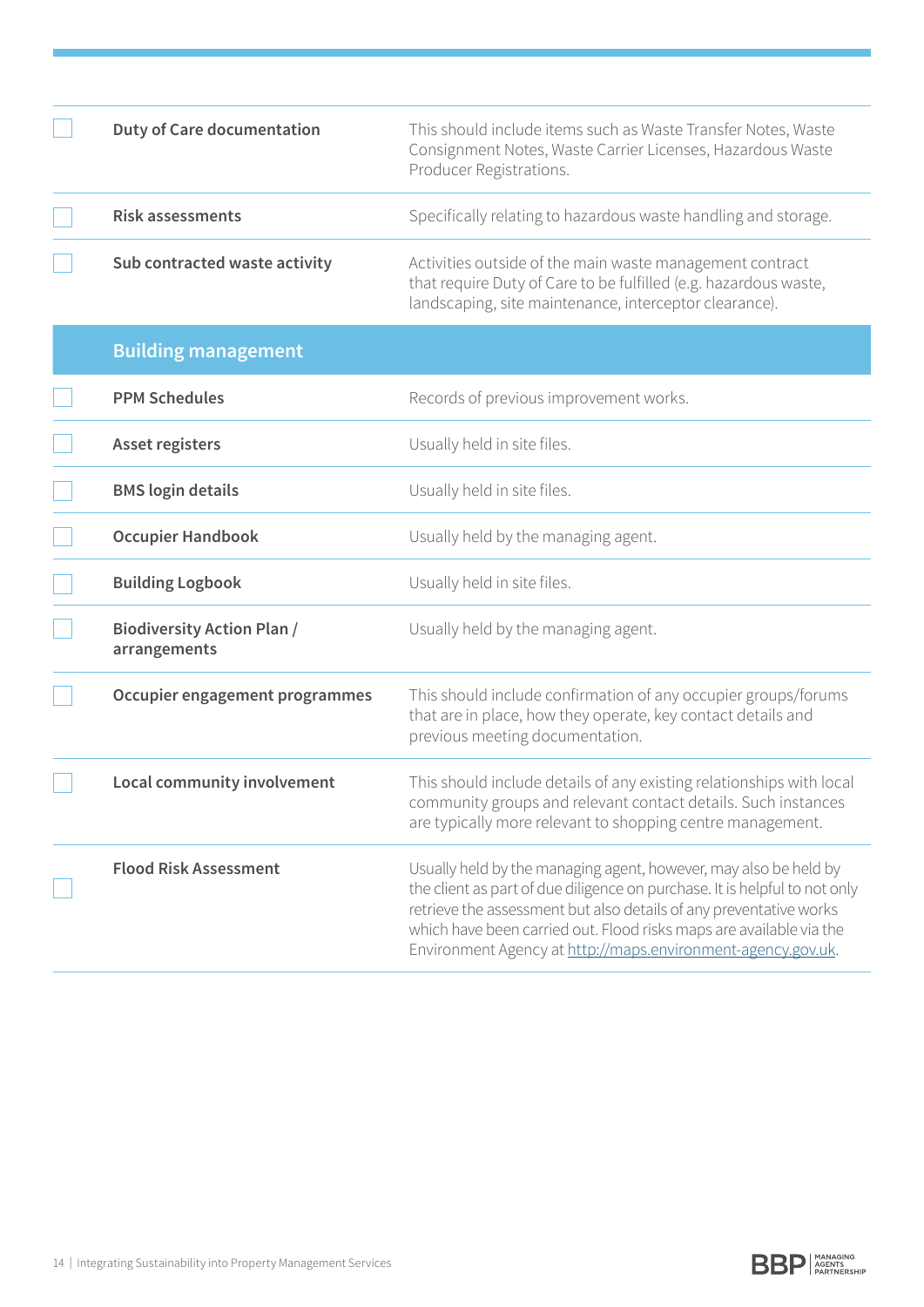# <span id="page-14-0"></span>Appendix 2: Data collection KPIs

It is appreciated that each managing agent and client will agree their own set of environmental KPIs and reporting frequency. However, the following has been suggested as a useful starting point to report on a quarterly basis to provide some industry standardisation.

## **ELECTRICITY, GAS AND WATER METER DATA**

| <b>Property details</b>                                                                                 | Units / notes                                                                                      |
|---------------------------------------------------------------------------------------------------------|----------------------------------------------------------------------------------------------------|
| Building name                                                                                           | Text.                                                                                              |
| <b>Building address</b>                                                                                 | Text.                                                                                              |
| Asset type                                                                                              | e.g. office, shopping centre, retail park, industrial etc.                                         |
| Floor area                                                                                              | $m2$ (NLA or GIA).                                                                                 |
| <b>Meter details</b>                                                                                    |                                                                                                    |
| MPAN (electricity) / MPRN (gas) number                                                                  | MPAN (21 digits).<br>MPRN (6-10 digits).                                                           |
| Meter Serial Number (MSN)                                                                               | Unique alphanumeric reference.                                                                     |
| Utility type                                                                                            | Electricity, Gas or Water.                                                                         |
| Utility provider                                                                                        | Text.                                                                                              |
| Supply contract open date (i.e. the date that the supply<br>entered landlord control)                   | Date.                                                                                              |
| Supply contract close date (i.e. the date that the supply left<br>/ will leave landlord control)        | Date.                                                                                              |
| Tariff comments / notes                                                                                 | e.g. green tariffs / renewable supplies.                                                           |
| Type of supply                                                                                          | Suggested list of options:<br>• Landlord obtained<br>• Tenant recharge<br>• Common parts<br>• Void |
| Supply description / location                                                                           | e.g. 2nd floor, car park lighting, unit 3.                                                         |
| <b>Consumption</b>                                                                                      |                                                                                                    |
| Units                                                                                                   | kWh for electricity & gas.<br>$m3$ for water.                                                      |
| Above utility consumption start date (i.e. the date that the<br>consumption reading provided starts at) | Date.                                                                                              |
| Above utility consumption end date (i.e. the date that the<br>consumption reading provided ends at)     | Date.                                                                                              |
| Utility cost for specified period                                                                       | £                                                                                                  |
| Accuracy                                                                                                | Whether data is from invoices, meter read or estimated.                                            |

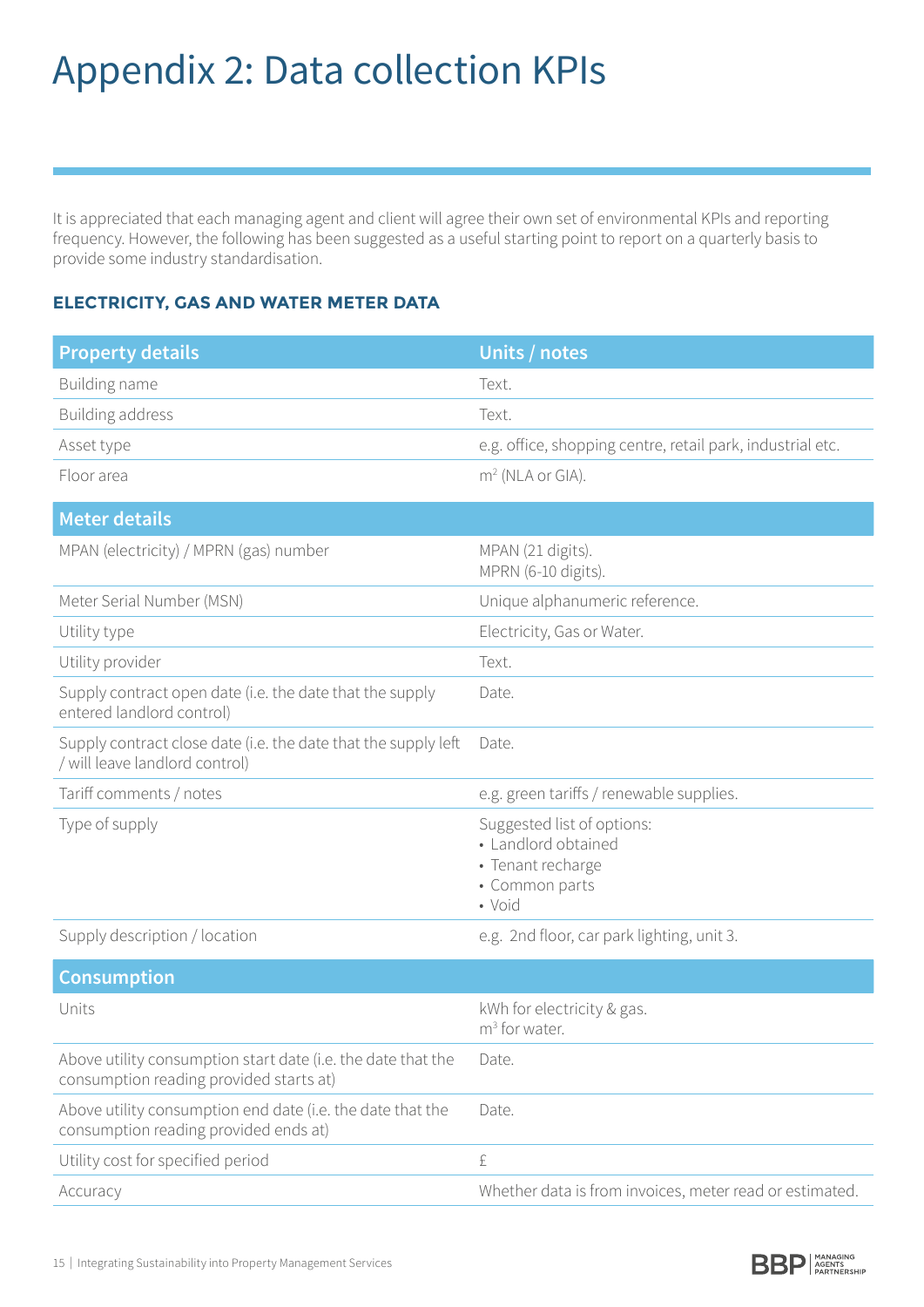# **WASTE DATA**

| <b>Property details</b> |                                                            |
|-------------------------|------------------------------------------------------------|
| Building name           | Text.                                                      |
| Building address        | Text.                                                      |
| Asset type              | e.g. office, shopping centre, retail park, industrial etc. |
| Floor area              | $m2$ (NLA or GIA).                                         |

| <b>Waste generation</b>                                                   |                                                                                                                                                                                                                                                                   |
|---------------------------------------------------------------------------|-------------------------------------------------------------------------------------------------------------------------------------------------------------------------------------------------------------------------------------------------------------------|
| Waste broker name                                                         | Text.                                                                                                                                                                                                                                                             |
| Waste carrier name                                                        | Text.                                                                                                                                                                                                                                                             |
| Waste data start date (i.e. the date that the data provided<br>starts at) | Date.                                                                                                                                                                                                                                                             |
| Waste data end date (i.e. the date that the data provided<br>ends at)     | Date.                                                                                                                                                                                                                                                             |
| Waste stream                                                              | Suggested list of options:<br>• Landfill<br>• Sent to Offsite MRF<br>• Sent for Incineration<br>• Sent for Incineration with energy recovery<br>· Recycled waste (e.g. paper, plastic, glass)<br>· Food waste / anaerobic digest / composted<br>· Hazardous waste |
| Container type                                                            | Suggested list of options:<br>• wheelie bins (1,100/240 litre)<br>• black bag collection<br>• Compactors<br>• Skips                                                                                                                                               |
| Total generation                                                          | Number of containers, volume (m <sup>3</sup> ) or weight (tonnes)<br>(weight preferable if available).                                                                                                                                                            |
| Cost                                                                      | £                                                                                                                                                                                                                                                                 |
| MRF performance figures                                                   | Suggested list of options:<br>• % Landfilled<br>• % Incinerated<br>• % Incinerated with energy recovery<br>• % Recycled<br>• % Composted / anaerobically digested<br>• % Reused                                                                                   |